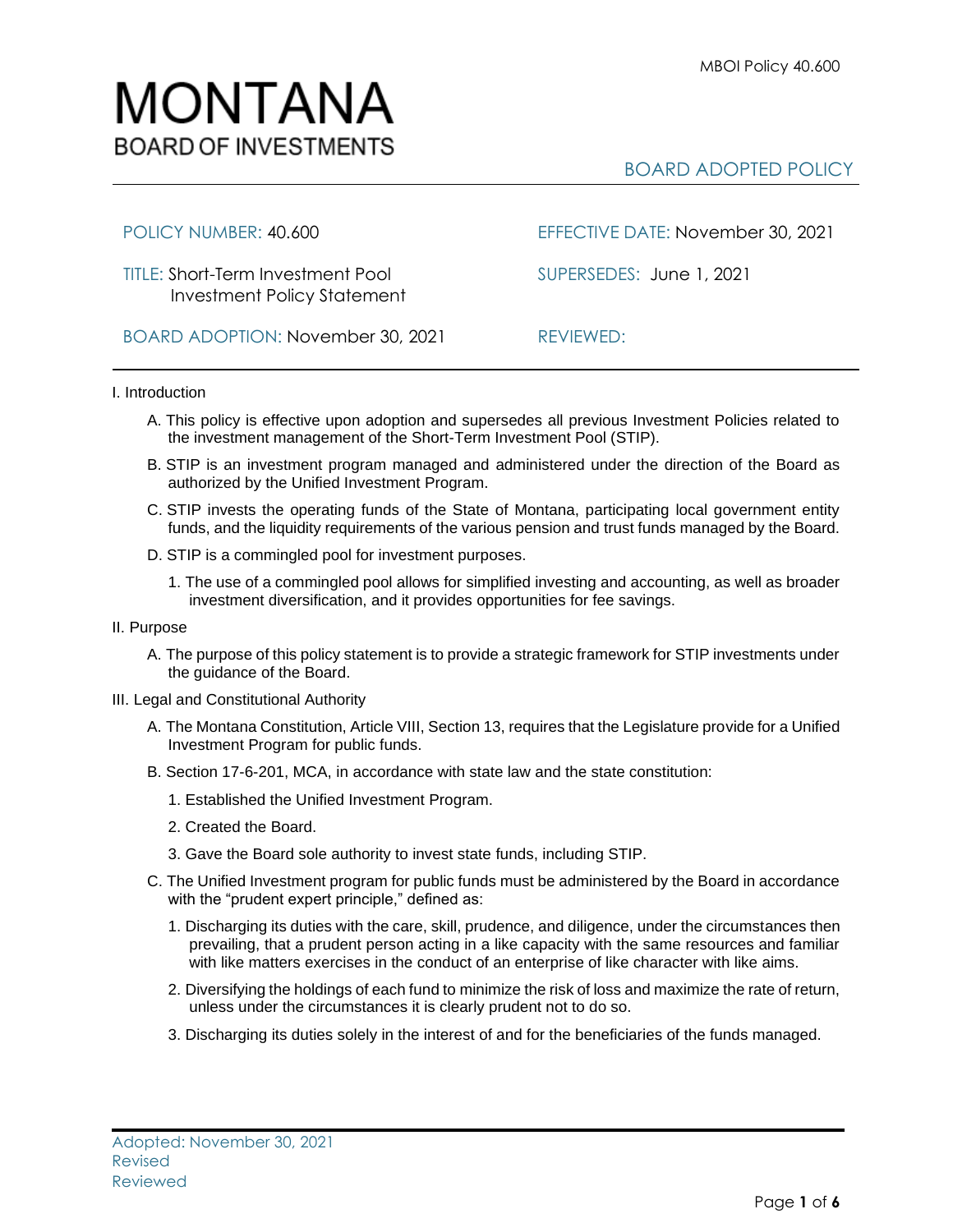- D. The Board created STIP to allow qualifying funds, per sections 17- 6-201, 202, and 204, MCA to participate in a diversified pool.
	- 1. State agencies with accounts that retain their interest earnings are legally required to invest in STIP.
	- 2. Local governments may voluntarily participate in the STIP.
- E. The Board, as the investment fiduciary, is responsible for establishing the investment parameters for the STIP.
- F. STIP is not registered with the SEC as an investment company and therefore is not required to abide by the SEC's rule 2a7 of the Investment Company Act of 1940.
- G. STIP has a defined set of investment objectives and investment guidelines, including permitted investments, which are detailed in this policy statement.
- IV. Financial Reporting
	- A. The STIP financial statements are included in the Board's Consolidated Unified Investment Program financial statements, which are audited by the Montana Legislative Auditor.
	- B. On October 6, 2015, the Board approved that for financial reporting purposes the STIP portfolio will be reported on a Net Asset Value basis versus amortized cost.
- V. Strategic Investment Objectives
	- A. The Board's objective for STIP is to achieve a high level of investment income that is compatible with the preservation of principal, providing STIP participants with liquidity with one (1) day notification, and the prudent investment practices of the Board.
	- B. No Guaranteed Return
		- 1. There is no minimum or maximum amount of interest rate or any guaranteed rate of return on STIP shares, or funds invested in STIP shares.
	- C. No Warranty
		- 1. The Board makes no warranty that funds will be immediately available in the event of any failure of a third party or that STIP participants will not suffer losses due to acts of God, or other calamities, or other market dislocations or interruptions.
	- D. STIP Not Insured Against Loss
		- 1. STIP is NOT FDIC insured or otherwise insured or guaranteed by the federal government, the State of Montana, the Board, or any other entity against investment losses.
	- E. Reserve Fund
		- 1. This Policy requires maintenance of a reserve fund to offset possible losses.
			- a) STIP interest earnings may be used to fund this reserve before the net earnings are distributed to the STIP Participants.
			- b) The reserves may not be adequate to cover investment losses.

### VI. Reserve

- A. The STIP will maintain a reserve account.
- B. The reserve will be available to offset realized gains or losses.
- C. Additionally, the reserve will be available to offset unrealized gains or losses, or to limit fluctuations in the net asset value (NAV), to the extent deemed prudent by Staff.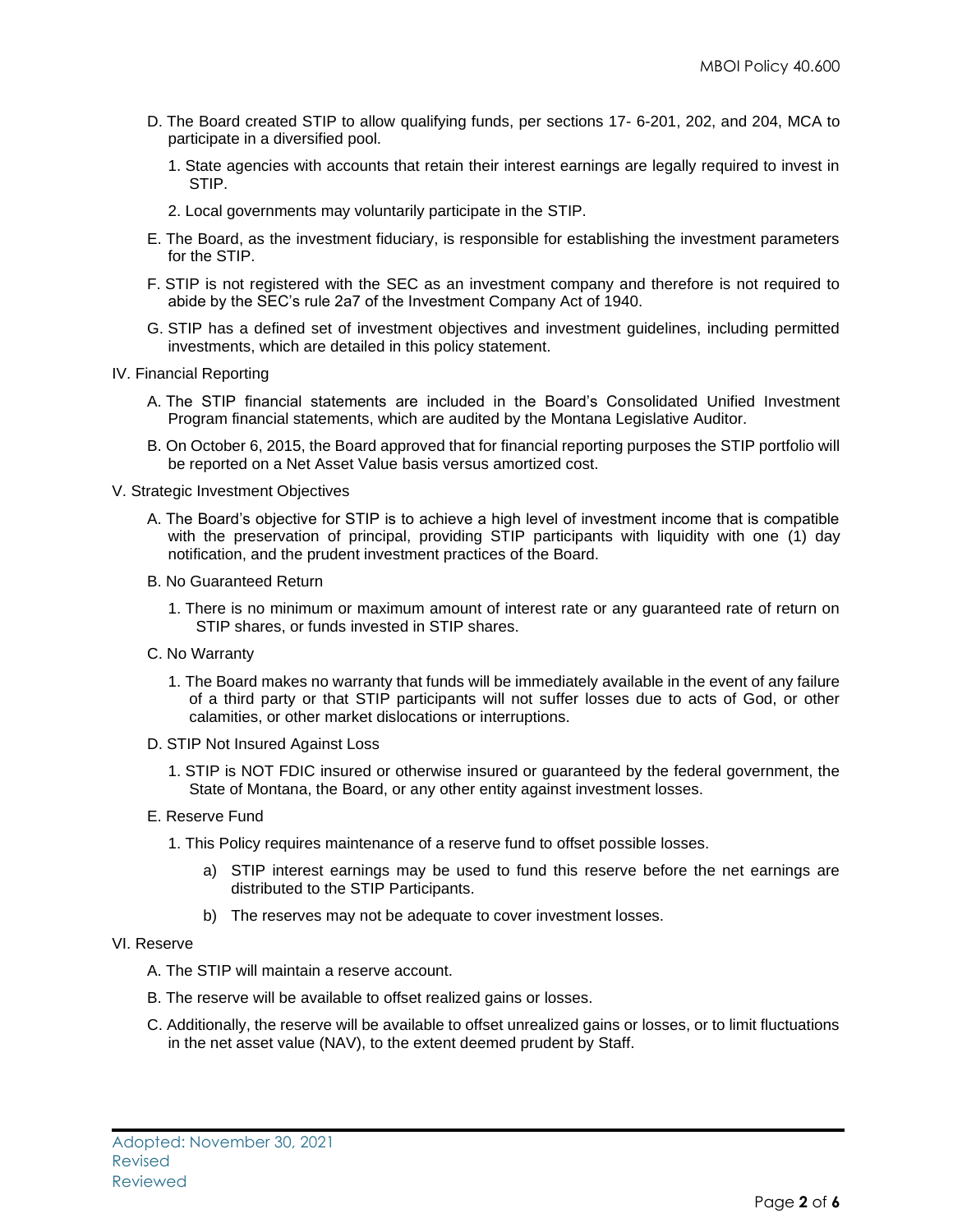- D. A deduction from earnings will occur while the amount of the reserve is below one and fifteen hundredths' percent (1.15%) of the NAV.
	- 1. The level of deduction will be calculated based on the deemed best balance between participants' need for current earnings and the increase in safety from building the reserve.
		- a) When the reserve is between one-half percent (0.50%) and one and fifteen hundredths' percent (1.15%) of the NAV the deduction from earnings will be an amount, including recoveries, sufficient to reach the target within three (3) years.
		- b) Should the reserve fall below one-half percent (0.50%) of the NAV, staff will evaluate the amount of deduction appropriate to return the reserve to one-half percent (0.50%) and make recommendations to that effect to the Board.
- E. Any use of the reserve will be reported to the Board.
- VII. Time Horizon
	- A. The STIP investment portfolio shall be managed with the goal of attaining its objectives throughout market and economic cycles, after giving prudent consideration to the investment risk constraints (described as part of the Investment Guidelines in Policy 40.601 of Governance Manual) and the liquidity needs of the participants.
	- B. The Board expects to meet or exceed these objectives over a long-term investment horizon. Over shorter periods, the anticipated market volatility, and specific actions, including risk mitigation efforts of the Board, may lead to unfavorable but expected deviation from these objectives.
- VIII. Performance Measurement
	- A. Investment performance is measured by two (2) integrated long-term return objectives:
		- 1. The investment policy benchmark.
			- a) The investment policy benchmark represents the return that would be achieved if the Pool implemented a passively managed portfolio. Deviations from the policy benchmark measure the contribution of active investment management throughout the fund and investment implementation generally.
		- 2. STIP's total performance, before all fees, to appropriate peer universes.
			- a) While the Board seeks to rank favorably compared to peers, the Board recognizes that other short-term investment funds may have investment objectives and risk tolerances that differ substantially from STIP.
- IX. Roles and Responsibilities
	- A. Board of Investments
		- 1. The Board:
			- a) Is responsible for approving the STIP Investment Policy Statement.
			- b) Has the authority to manage STIP as it considers prudent, subject to such limitations as contained in law and the Constitution.
		- 2. The Board reviews this document periodically and as needed, approves any changes to the policy.
		- 3. As described in the Board of Investments Governance Manual, the Board delegates authority to the Executive Director, Chief Investment Officer (CIO), and other Staff to execute the day-today duties required to carry out the Board's mission.
	- B. Executive Director
		- 1. The Executive Director is empowered by the Board to sign any and all documents required to conduct Board business.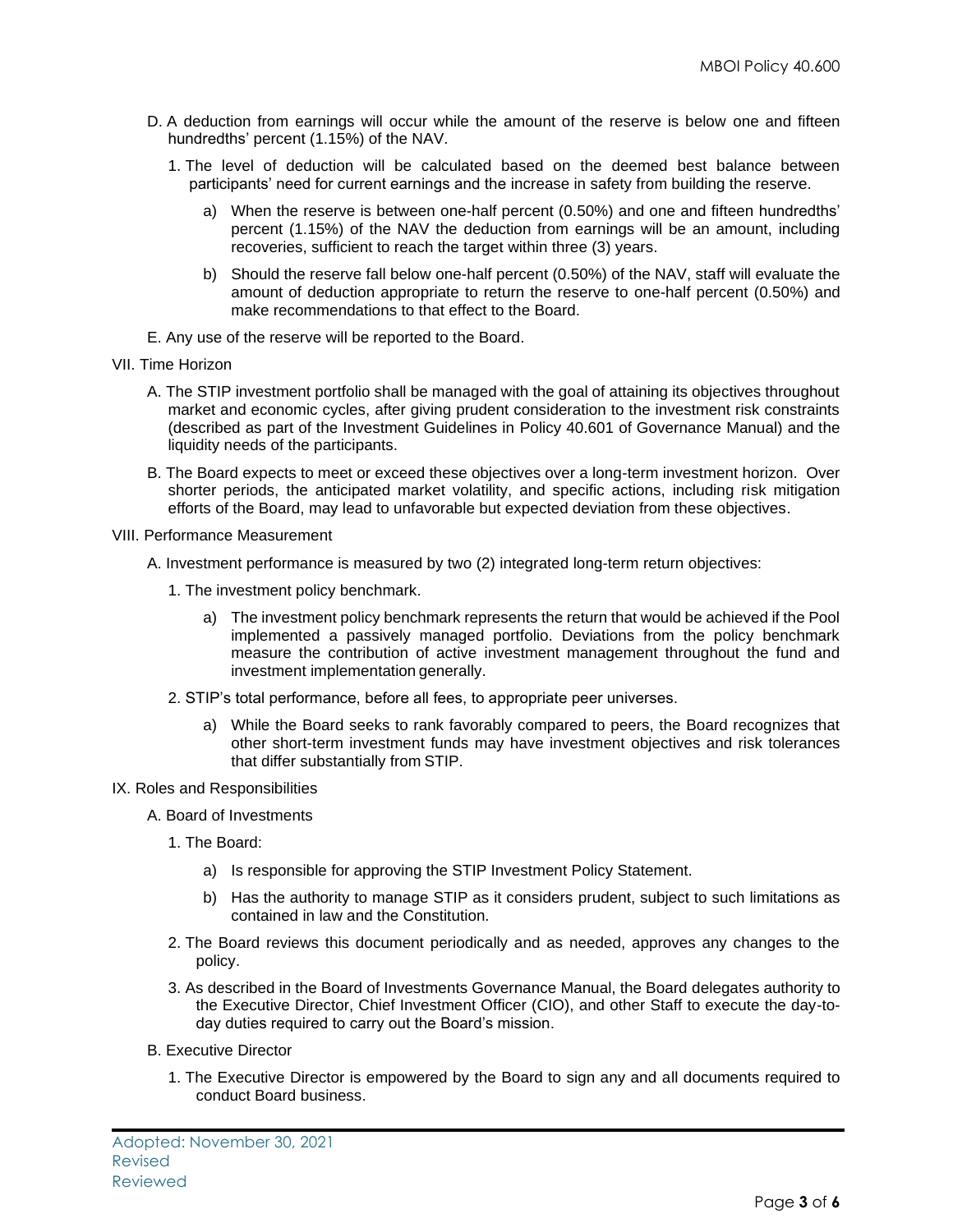- a) Unless there are specific written policies or instructions from the Board to the contrary.
- 2. The Executive Director is responsible for:
	- a) Oversight of the STIP investment program.
	- b) Establishment of the STIP financial reporting procedures.
	- c) The collection and reporting of all income.
- C. Chief Investment Officer
	- 1. The CIO is empowered by the Board to serve as the principal staff person responsible for overseeing the investment activities under the Board's jurisdiction in compliance with the Board's policies.
	- 2. The CIO, with the support of other staff, is responsible for recommending investment policy changes for Board approval.
- D. Investment Staff
	- 1. The investment staff is responsible for, but not limited to, the following:
		- a) Managing day-to-day STIP investment operations.
		- b) Investing STIP assets and monitoring compliance in accordance with this Policy.
		- c) Reporting to the Board the STIP investment results and investment characteristics at the Quarterly Board meetings.
		- d) Reporting any deviations from this Investment Policy to the Board.
- E. Investment Consultant
	- 1. The investment consultant assists the CIO and Staff with policy recommendations and provides advice to the Board.
	- 2. The investment consultant shall provide assistance to Staff as requested in conjunction with the management of the STIP.
- X. Risk Management
	- A. Short-term investments held within STIP are exposed to a number of risks.
	- B. The objective will be to mitigate the inherent risks associated with these securities, primarily liquidity risk, credit risk, and interest rate risk.
	- C. Liquidity Risk
		- 1. Based on the percentage of STIP Units Value usually necessary to meet the daily distribution requests of STIP participants, the liquidity needs for the STIP are generally low.
		- 2. Illiquidity risk still needs to be monitored and managed by staff on a regular basis to ensure that assets are not required to be sold too quickly, or at an unfavorable time, and potentially at a discount to fair value to meet the cash needs of STIP participants.
		- 3. In order to improve liquidity and manage both the expected and unexpected STIP participants' need for cash, the STIP Investment Objectives and Guidelines (Policy 40.601) require certain percentages of the STIP Units Value to either be invested in cash, direct obligations of the U.S. government, or in securities that will have an effective maturity for specifically defined short periods or time (daily and weekly).
	- D. Credit Risk
		- 1. Credit risk is the risk that an issuer or other counterparty to an investment will not fulfill its obligation in making full and timely principal and interest payments.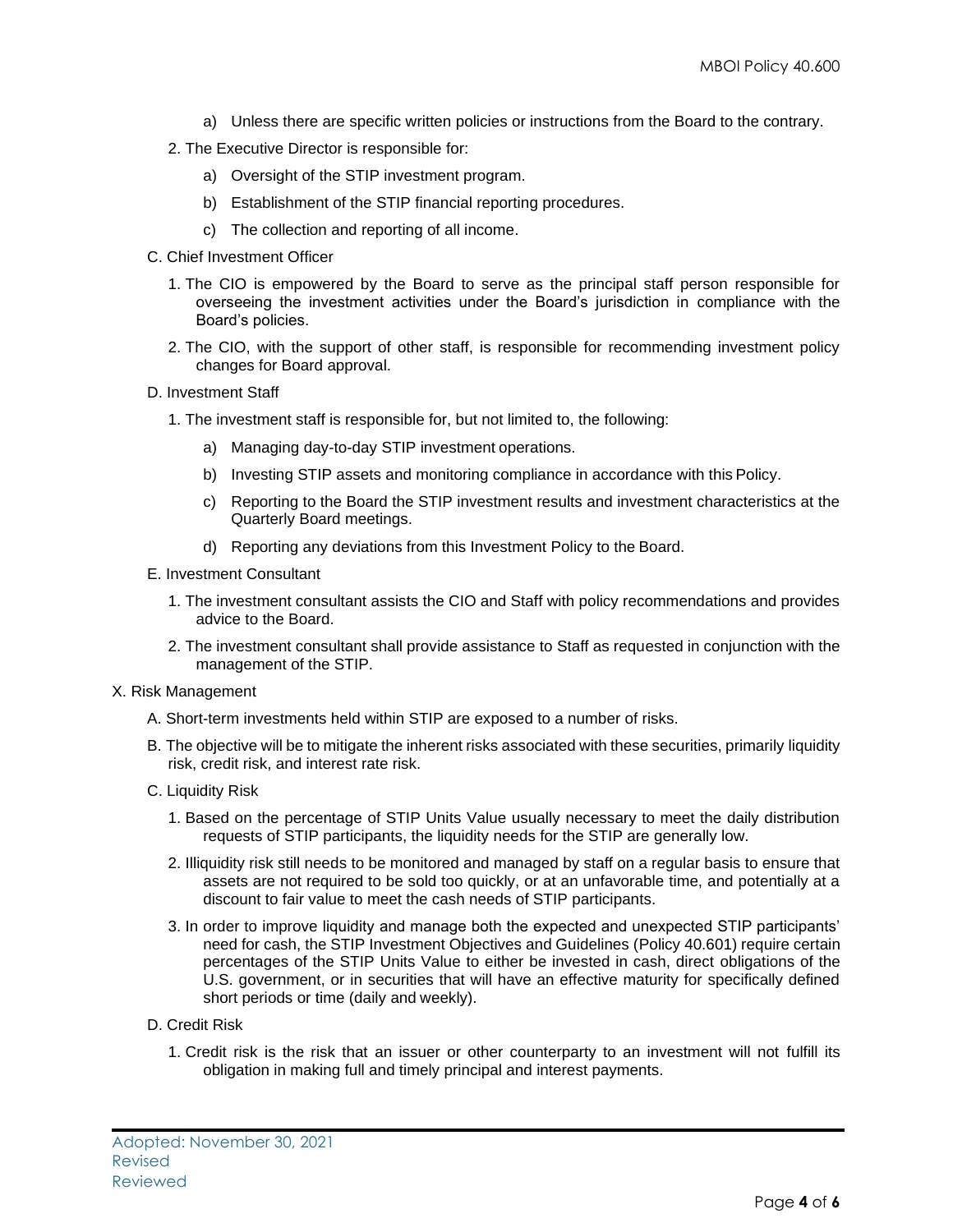- 2. The STIP will utilize credit ratings, issued by at least two of the nationally recognized statistical rating organizations (NRSRO), to assist in the monitoring and management of credit risk.
- 3. Securities of federal agencies without their own NRSRO rating will use the ratings of the United States government.
	- a) Approved List
		- (1) Purchases of securities other than U.S. government or U.S. Agency obligations are restricted to those which are pre-approved.
		- (2) The approved list shall be maintained by Staff with issuers added or removed from time to time depending on an analysis of their risk characteristics and suitability for use in the portfolio.
			- (a) At least two (2) investment staff must approve names on the list.
		- (3) One (1) of the investment staff should be part of the internally managed fixed income team and the other person from the Risk Management team.
		- (4) Issuers on the list shall be reviewed at least semi-annually for continued inclusion on the approved list.
		- (5) STIP will minimize credit risk by means of the following:
			- (a) Limiting Permissible investments to securities on the "Approved List".
			- (b) Pre-qualifying the financial institutions, broker/dealers, intermediaries, and advisers with whom STIP will conduct business.
			- (c) Diversifying the investment portfolio so that potential losses on individual securities will be minimized.
			- (d) STIP will maintain a reserve account.
- E. Interest Rate Risk
	- 1. The STIP portfolio will minimize the risk that the market value of the securities will deviate significantly from cost due to changes in the general level of interest rate by means of the following:
		- a) Structuring the investment portfolio so that securities mature to meet cash requirements for ongoing operations thereby normally avoiding the need to sell securities on the open market prior to maturity.
		- b) Maintaining a dollar-weighted average portfolio maturity of one-hundred twenty (120) days or less.
			- (1) For this purpose, the date to the next coupon reset date will be used for all floating or variable rate securities.
		- c) STIP will maintain a reserve account.
- XI. Securities Lending
	- A. Section 17-1-113, MCA, authorizes the Board to lend securities held by the state.
	- B. The Board may lend its publicly traded securities held in the investment pools, through an agent, to other market participants in return for compensation.
	- C. Currently, through an explicit contract, State Street Bank and Trust, the state's custodial bank, manages the state's securities lending program.
	- D. The Board seeks to assess counterparty and reinvestment risk, associated with each aspect of its securities lending program.